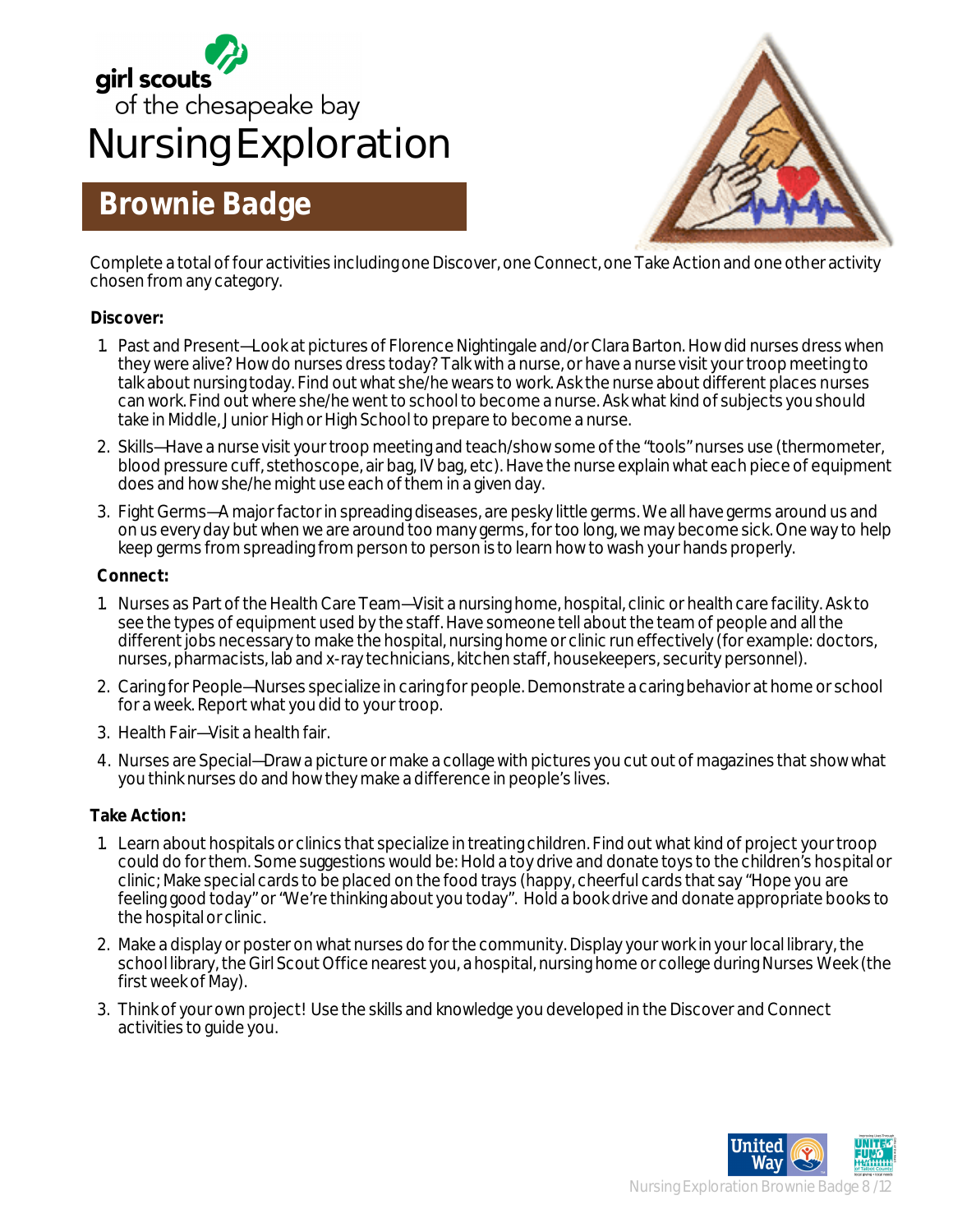

## **Nursing Exploration**

### **Junior Badge**



Complete a total of six activities including two Discover, two Connect, one Take Action and one other activity chosen from any category.

#### **Discover:**

1. Learn about the many nursing specialties and what nurses do in these areas. Some areas to check out are: ER, OR, CCU, NICU, UR, QA, CRNA, WOCNS, hemo dialysis, oncology, psychiatric, geriatric or pediatric. Be able to explain what is involved in some of these fields to another person.

Key: (Emergency Room; Operating Room; Cardiac Care Unit; Nursery Intensive Care Unit; Utilization Review; Quality Assurance; Certified Registered Nurse Anesthetist; Wound, Ostomy and Continence Nursing).

- 2. Learn about the history of nursing. What influences did Clara Barton and Florence Nightingale have on nursing? How has the nurses' uniform changed over the years? What is/was a "capping" ceremony? Write about how you think you would react to a nurse of 50 years ago wearing a white starched uniform and cap and how you would react to a nurse of today in pastel scrubs or lab coat. Are your feelings any different based only on how the nurse looks?
- 3. Learn about the different types of facilities or environments in which a nurse may work. For example: Home Health Care, Hospitals, Physician's Offices, Schools, Camps, Flight Nurses, Hospice. In your opinion, what are the pros and cons of each situation?
- 4. Find out what these tests are for and how they are used to determine patient treatment: MRI, X-ray, CAT Scan, CBC, EKG, and EEG. Share your findings with others.
- 5. Select a body system and understand how that body system works.

#### **Connect:**

- 1. Draw a picture, make a collage or write a list that represents nursing, as you perceive it now. After completing at least five of the additional requirements, draw another picture, make a second collage or write another list to show how your views of the nursing profession have changed or how your knowledge has increased.
- 2. Look in newspapers or nursing journals for advertisements for nurses. What salaries are advertised? Are any bonuses being offered? What hours/shifts are being advertised? What educational requirements are listed? What different types of facilities are hiring nurses?
- 3. Explore your family's health history. Include aunts, uncles and grandparents. Document their age, medical conditions/illnesses and occupations. Do you see any patterns in your family's medical history?
- 4. Demonstrate how to use a stethoscope, blood pressure cuff, thermometer, ace bandage or dressing.
- 5. Demonstrate how to take a pulse.
- 6. Contact a local hospital, doctor's office or health clinic for a tour, have a nurse speak to your group or interview a nurse that you know. Answer the following questions:
	- a. What roles does the nurse perform?
	- b. How does the nurse incorporate science and math into her/his roles?
	- c. What kind of leadership, organizational, or decision-making skills does the nurse use in her/his position?
	- d. Would you want to work as a nurse? Why or why not?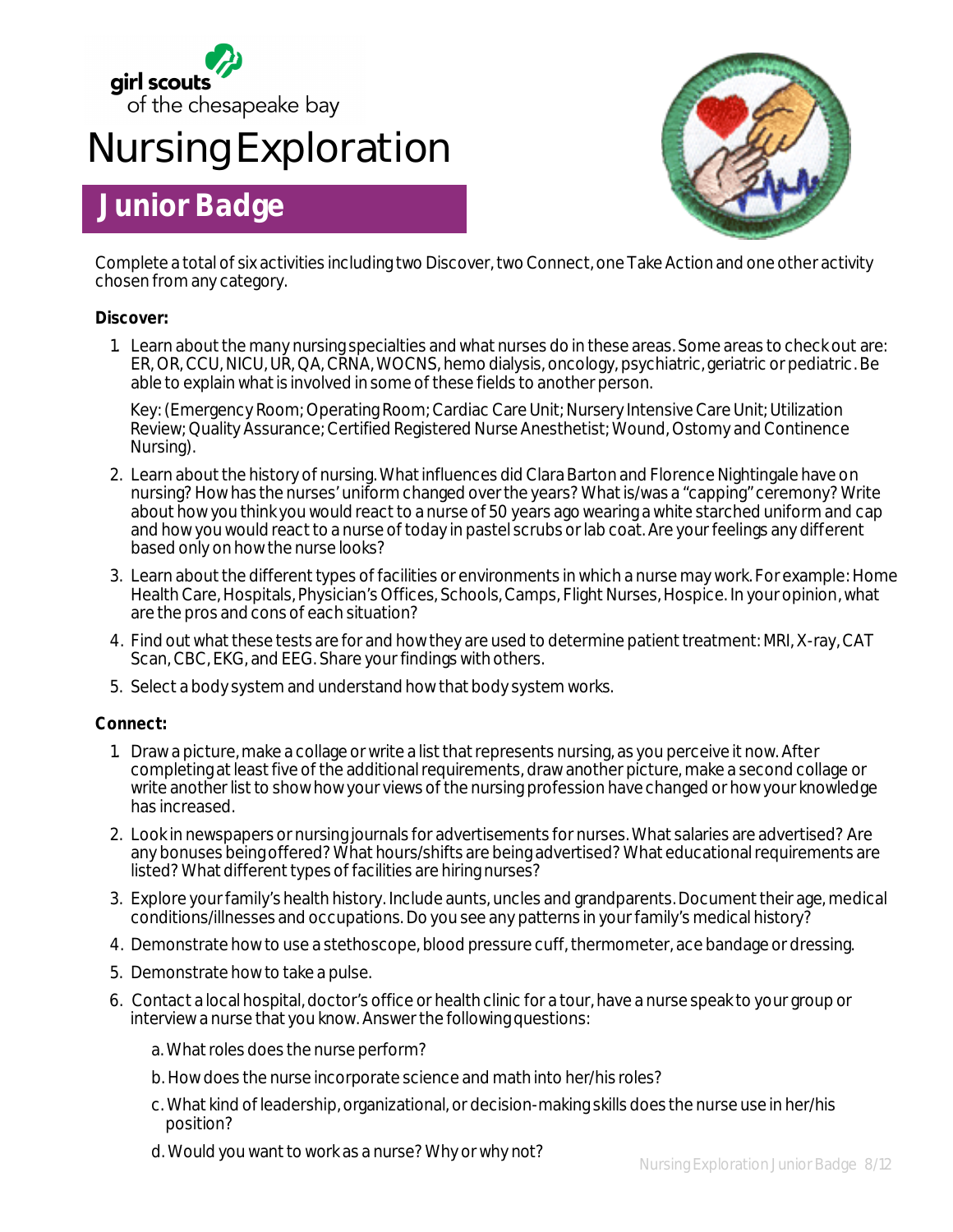#### **Take Action:**

- 1. Do a service project for a health care facility. Contact the facility to see what they need done. Organize a group of your peers to help with the project if necessary.
- 2. Volunteer in a health care facility, nursing home or hospital.
- 3. Make a display or poster on the benefits of becoming a nurse or what nurses do for the community. Display your work in your local library, the school library, the Girl Scout Office nearest you, a hospital, nursing home or college during Nurses Week (the first week of May).
- 4. Think of your own project! Use the skills and knowledge you developed in the Discover and Connect activities to guide you.

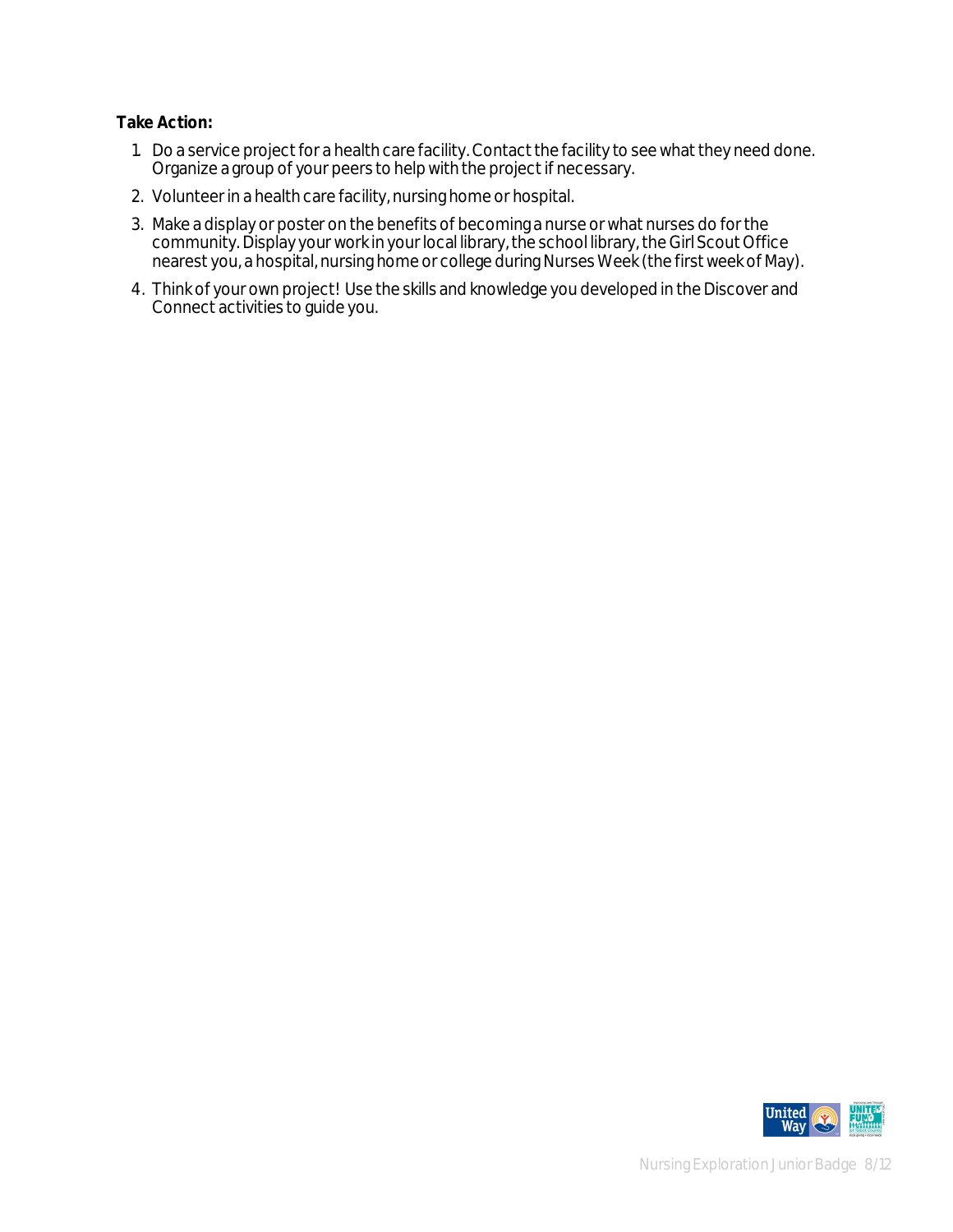# girl scouts<br>of the chesapeake bay **Nursing Exploration**



## **Cadette/Senior/Ambassador Badge**

Complete a total of eight activities including three Discover, two Connect, one Take Action and two other activities chosen from any category.

#### **Discover:**

- 1. Read about the history of nursing. What influences did Clara Barton and Florence Nightingale have on nursing? Share what you learned with younger girls through a skit, display in a public place, story tape, puppet show or other means.
- 2. Find out what the following terms mean and discuss with the members of your troop/group: malpractice; universal precautions; ethics; patient confidentiality. Think about what these things mean in terms of patient care.
- 3. Investigate practices of alternative medicine, (i.e. Herbal medicine, acupuncture, Reiki, creative imagery, acupressure, reflexology, aromatherapy). Compare them to Western medicine. How do they interact? Which method would you prefer for your own family?
- 4. Learn about the different nursing specialties, where nurses work and what nurses do in these areas. Some areas would be hospital work – ER, OR, CCU, NICU, UR, QA, CRNA, hemodialysis, oncology, psychiatric, geriatric or pediatric – doctor's office work, Nursing Home, School Nurse, Home Health, Hospice, College professor or any area not listed that you are particularly interested in. Find out the educational requirements for the different types of work areas. Learn the difference between RN, LPN and CRNP.
- 5. Find out what these tests are for and how they are different: MRI, MRA, CAT Scan, X-Rays, EKG, EEG, EMG, and PET Scan.
- 6. Learn from a health care professional some of the basic skills a nurse may perform for a patient (i.e. temperature, pulse, respirations, blood pressure).
- 7. Learn about some of the equipment nurses use (i.e. computers, pulse oximeters, dopplers, blood pressure cuff, IV pumps, Pyxis, monitors). Be able to explain what each piece of equipment does and how it they are used.
- 8. Learn about the following and why each is important to your health as a young woman: Mammogram, Pap Smear, Ultra Sound, CBC, STD Check, Urinalysis and UHCG.
- 9. Research and investigate what types of equipment a nurse would use for a specific condition (i.e. asthma, heart condition, labor, broken bones).
- 10.Following are professional nursing organizations. How do they relate to nursing? ANA, NLN, ENA, NSNA, MRNA. What are their missions?

#### **Connect:**

- 1. Visit a nursing home, hospital, doctor's office, clinic or home health facility. Ask to see the types of equipment used by the nursing staff and find out the qualifications for using each piece of equipment.
- 2. Explore your family's health history. Include aunts, uncles, and grandparents. Document their age, place of birth, medical conditions or illnesses and occupation. Do you see any patterns in your family's medical history? Create a genogram.
- 3. Earn your First Aid and CPR certification
- 4. Compare the educational requirements for LPN, RN BSN, MSN and NP. Learn how a nurse can progress from one level to another. Do nurses need to have continuing education (CEU's) to maintain their licensure? What do nurses have to do to begin practicing legally? Are there different requirements for